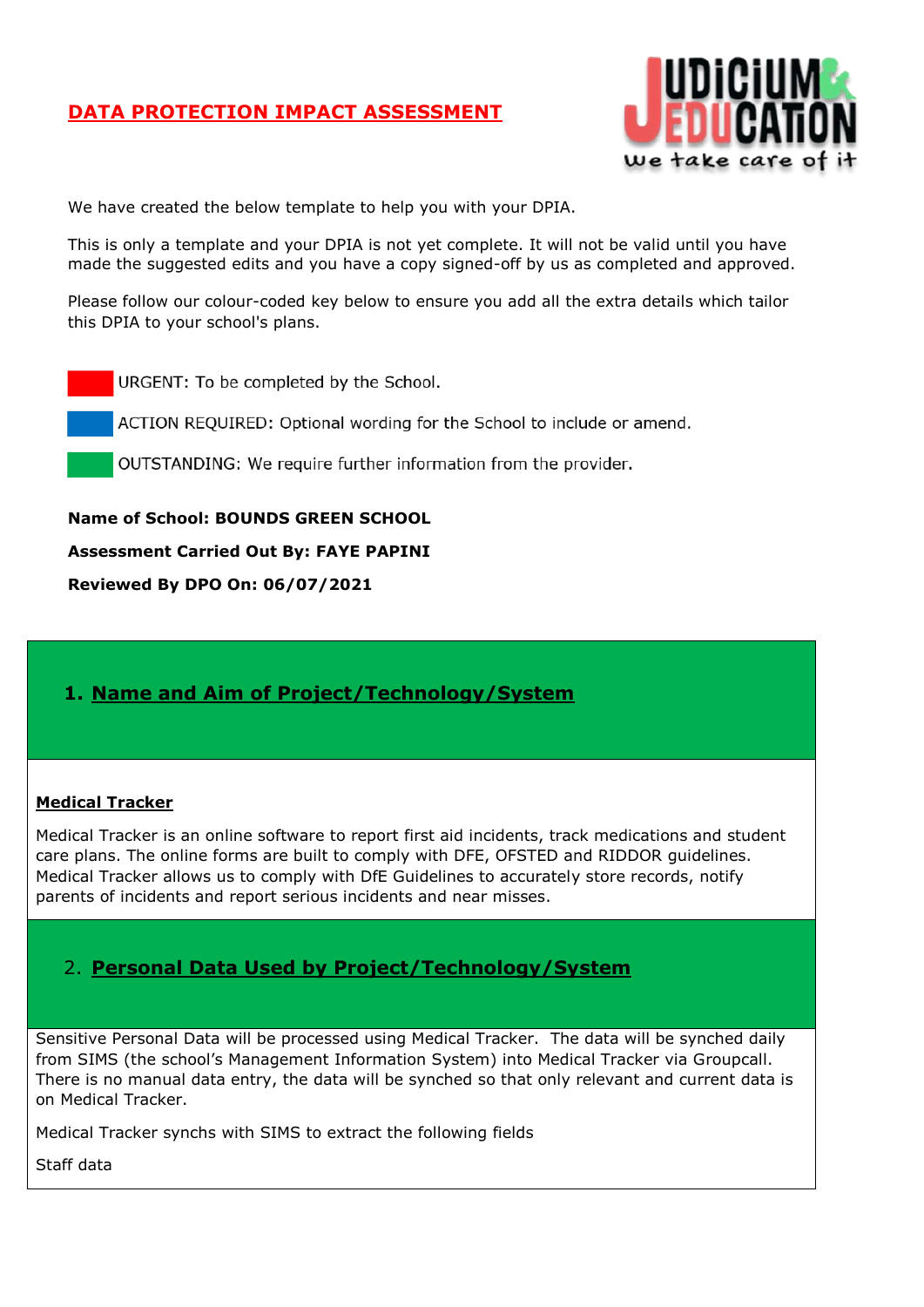

- Staff ID
- Staff email
- Title
- Legal forename
- Legal surname
- Staff role
- First Aid qualification start date & end date
- Email
- Address and telephone number

Pupil

- Legal Surname
- Legal Forename
- DOB
- Current NC Year
- Gender
- Medical Needs
- Medication
- Care plan

### Parent/Guardian data

- Parent name
- Parent email
- Parent mobile
- Relationship to pupils (mother/father)

Visitor data (only in the event of accident/incident)

- Name
- Email
- Date of birth
- Nature of incident

All current pupils and staff data will be synched onto Medical Tracker from our MIS system using Groupcall.

Medical Tracker retains leaver information if they have any records associated with their profile however it does not retain parent/carer or address details of students that have left only the basic details and the information within each record. The application works the same for staff or visitor records if they have had a record created against their profile.

## **3. Purpose of Processing**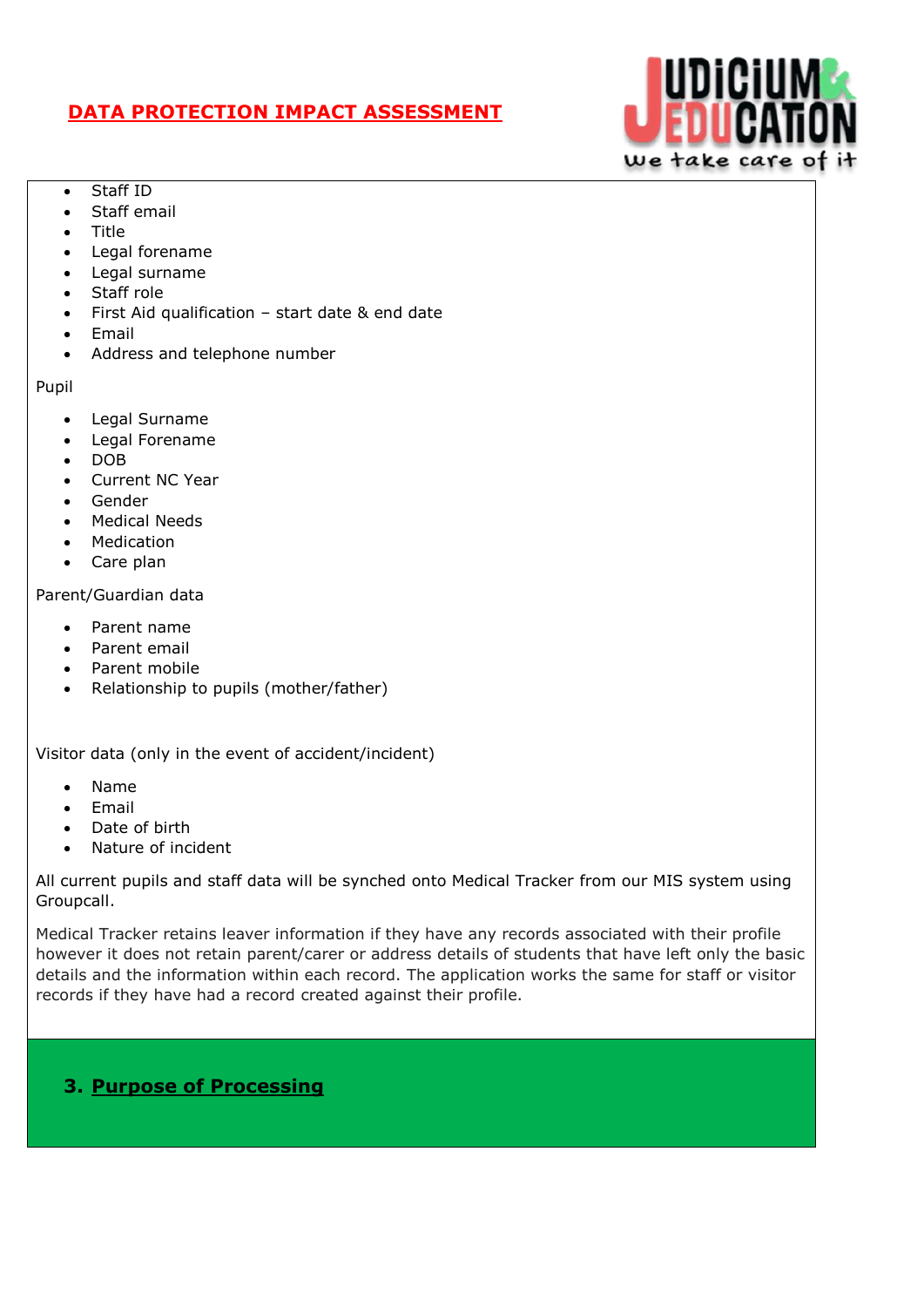

The data is provided to medical tracker is maintained in order to comply with the public task legal reason for processing. The data comes from our SIMS system, where parents provide information regarding medical conditions for their child/children.

Medical Tracker enables the school to record, track and manage student health.

## **4. Steps taken to protect data**

The personal data shared will include some sensitive data relating to medical needs.

Medical tracker act as the Data Processor. This means that the parties should have a written contract/data sharing agreement in place in accordance with the DPA 2018.

The School as data controller has a duty to ensure that Medical Tracker has adequate security in place. The School as data controller is legally responsible for the processing of data on behalf of the processor. In situations such as data breach it will be the school as data controller who will be responsible.

### **Steps Taken By Medical Tracker to protect Data**

As of the Effective Date of the DP Agreement, when Processing Personal Data on behalf of the school in connection with the Service, Medical Tracker as Data Processor shall implement and maintain the following technical and organisational security measures for the Processing of such Personal Data ("Security Measures"):

• Physical Access Controls: Data Processor shall take reasonable measures to prevent physical access, such as security personnel and secured buildings and factory premises, to prevent unauthorised persons from gaining access to Personal Data, or ensure Third Parties operating data centres on its behalf are adhering to such controls.

• System Access Controls: Data Processor shall take reasonable measures to prevent Personal Data from being used without authorisation. These controls shall vary based on the nature of the Processing undertaken and may include, among other controls: authentication via passwords; two-factor authentication; documented authorisation processes; documented change management processes; and/or, logging of access on several levels.

• Data Access Controls: Data Processor shall take reasonable measures to provide that: Personal Data is accessible and manageable only by properly authorised staff; direct database query access is restricted; application access rights are established and enforced to ensure that persons entitled to use a data processing system only have access to the Personal Data to which they have privilege of access; and, that Personal Data cannot be read, copied, modified or removed without authorisation in the course of Processing. All backups are encrypted before being stored using keys from Amazon Key Management Services (https://aws.amazon.com/kms/). The keys are rotated yearly, and all keys required to decrypt existing backups will be stored until no longer required.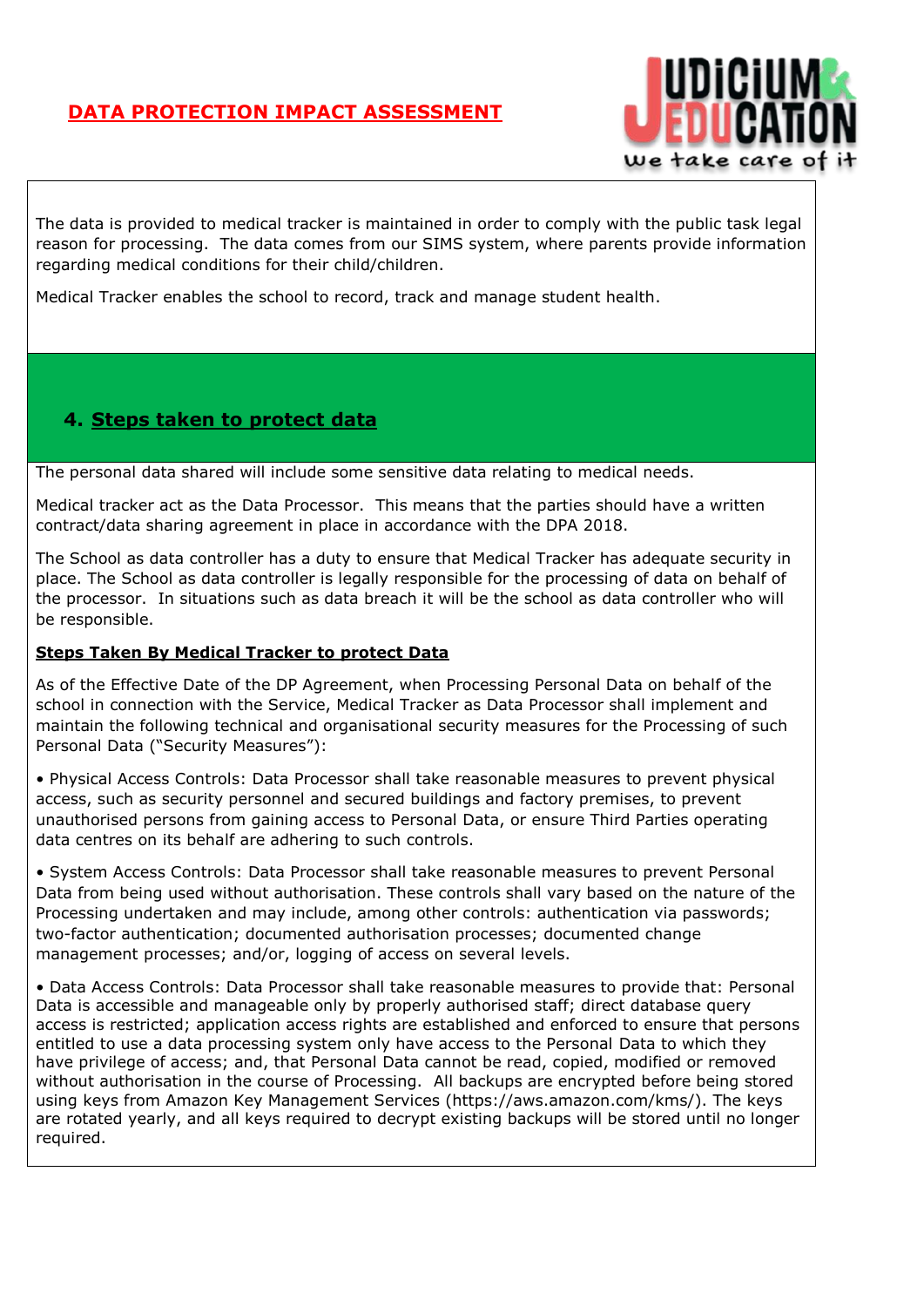

• Transmission Controls: Data Processor shall take reasonable measures to ensure that it is possible to check and establish to which entities the transfer of Personal Data by means of data transmission facilities is envisaged so Data cannot be read, copied, modified or removed without authorisation during electronic transmission or transport.

• Input Controls: Data Processor shall take reasonable measures to provide that it is possible to check and establish whether and by whom Data has been entered into, modified or removed from data processing systems. Data Processor shall take reasonable measures to ensure that (i) the Personal Data source is under the control of the Customer; and (ii) Personal Data integrated into the Service is managed by secured transmission from the Customer.

• Data Backup: Back-ups of the databases in the Service are taken on a regular basis, are secured, and encrypted to ensure that Personal Data is protected against accidental destruction or loss when hosted by Data Processor. The backups are located across 3 London UK data centres and encrypted.

• Data Security: Where appropriate and reasonable, Data Processor should make use of accepted Data Security controls including but not limited to encryption, pseudonymisation and anonymisation.

• Logical Separation: Data from different Data Processor's Customers is logically segregated on Data Processor's systems to ensure that Personal Data that is collected for different purposes may be Processed separately.

• Network Security Controls: Data Processor shall implement appropriate network security controls based on risk assessment as it relates to Data Protection; commonly including Firewalls, Anti-Malware and system logging.

• Security Testing and Assurance: Data processor shall establish mechanisms for testing and assessing the effectiveness of technical or organisational measures used for establishing data security.

The data transferred from SIMS (the school's management information system) contains identifiable information about our pupils, parents and staff. Medical Tracker uses Groupcall to transfer the data from SIMS to Medical Tracker. This is completed by Groupcall providing a readonly API feed that allows the data to be drawn from SIMS to Medical Tracker. Groupcall cannot view or edit the data, the sole purpose is to transfer data.

Medical Tracker has clear data security measures and back up processes.

### **Steps to be taken By the School To Protect the Data**

- Each user's access will be customised to the appropriate level of access (e.g. full admin rights through to read only access).
- Staff will receive training to the level required for their role using the software.
- Only first aiders will have permission to add and edit information on Medical Tracker.
- The school will ensure strict access controls are in place and strong passwords are used and not shared.
- The school will create internal guidance or processes to avoid risks e.g. log out of software once finished/lock PC when leave desk etc.
- We will share the Medical Tracker Privacy notice on our school website.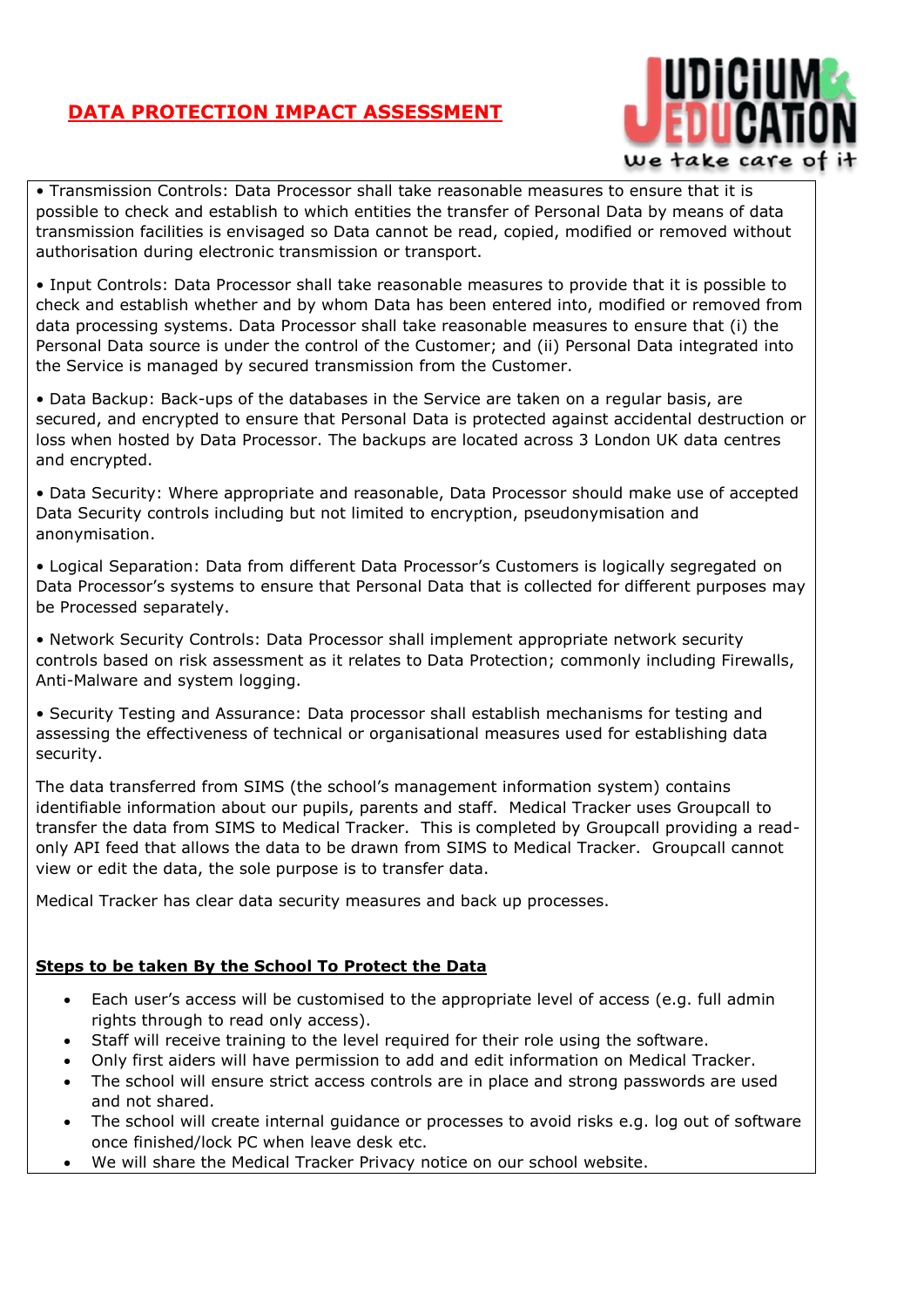

 Medical Tracker retains data only while we continue to use the software. If we cancel our subscription, we will receive all data within 90 days. This will then be retained by the school in order to adhere to DfE retention guidelines.

## **5. Impact And Risks**

#### **School Assessment of Risk**

|                                                                        | <b>Risk Level</b> | <b>Comments</b>                                                                                                      |
|------------------------------------------------------------------------|-------------------|----------------------------------------------------------------------------------------------------------------------|
| Likelihood of harm to data<br>subject                                  | <b>Unlikely</b>   | Secure portal, with limited access only to<br>key staff.                                                             |
| Severity of harm (regardless of<br>likelihood)                         | Significant       | The software harvests a lot of basic and<br>personal information relating to pupils,<br>parents and members of staff |
| Overall risk (taking into<br>account measures to reduce<br>risk above) | Low               |                                                                                                                      |
| <b>DPO Assessment of Risk</b>                                          |                   |                                                                                                                      |
| Likelihood of harm to data<br>subject                                  | <b>Unlikely</b>   |                                                                                                                      |
| Severity of harm (regardless of<br>likelihood)                         | <b>Minimal</b>    |                                                                                                                      |
| Overall risk (taking into<br>account measures to reduce<br>risk above) | Low               |                                                                                                                      |
|                                                                        |                   |                                                                                                                      |

### **Compliance Statement**

I can confirm that this data protection impact assessment has been completed to the best of my knowledge and that Sound Cloud complies with the data protection principles under the GDPR. All privacy risks and solutions have been considered and represent a proportionate response to the identified risks to personal data.



**Signed: Date: 06/07/2021**